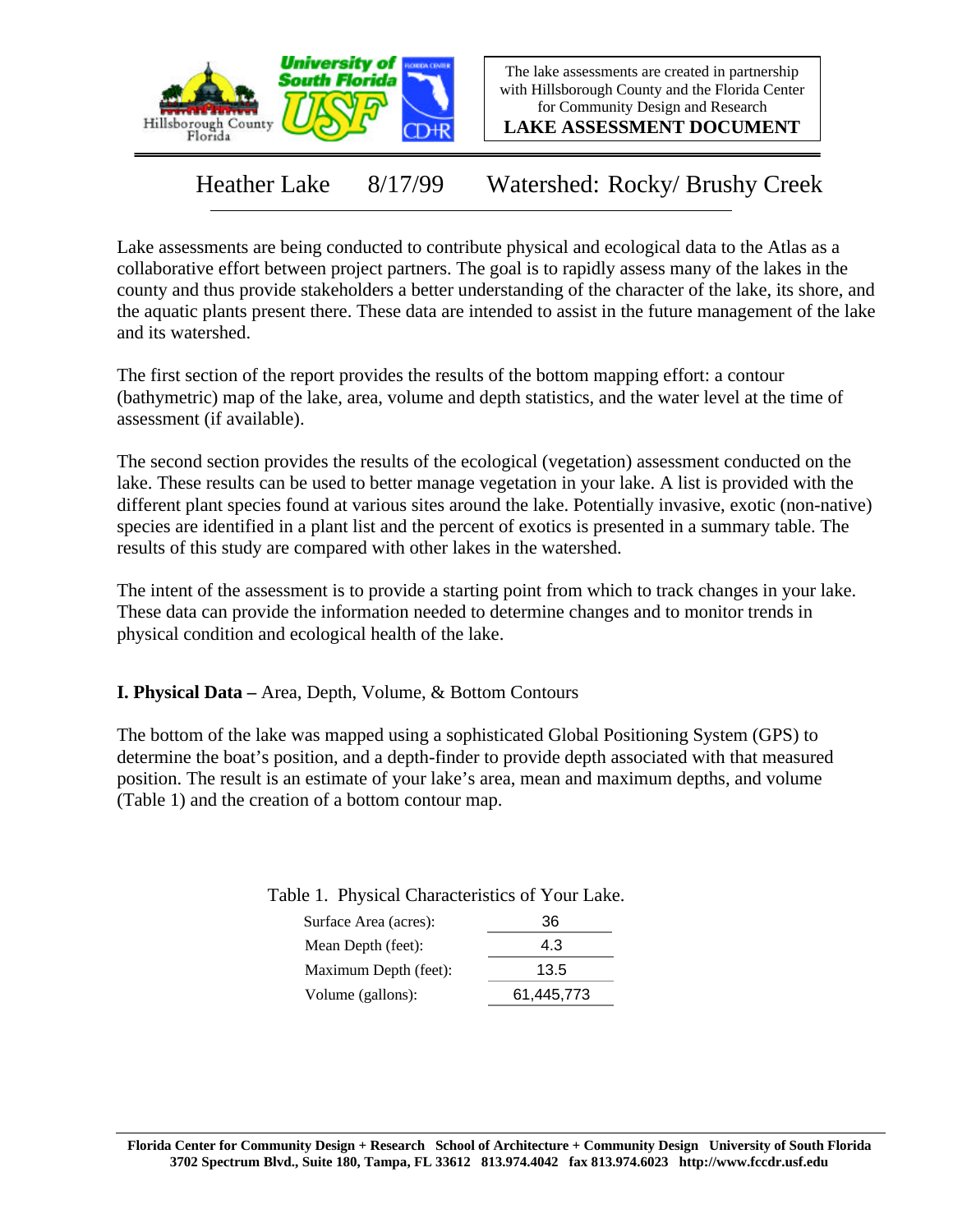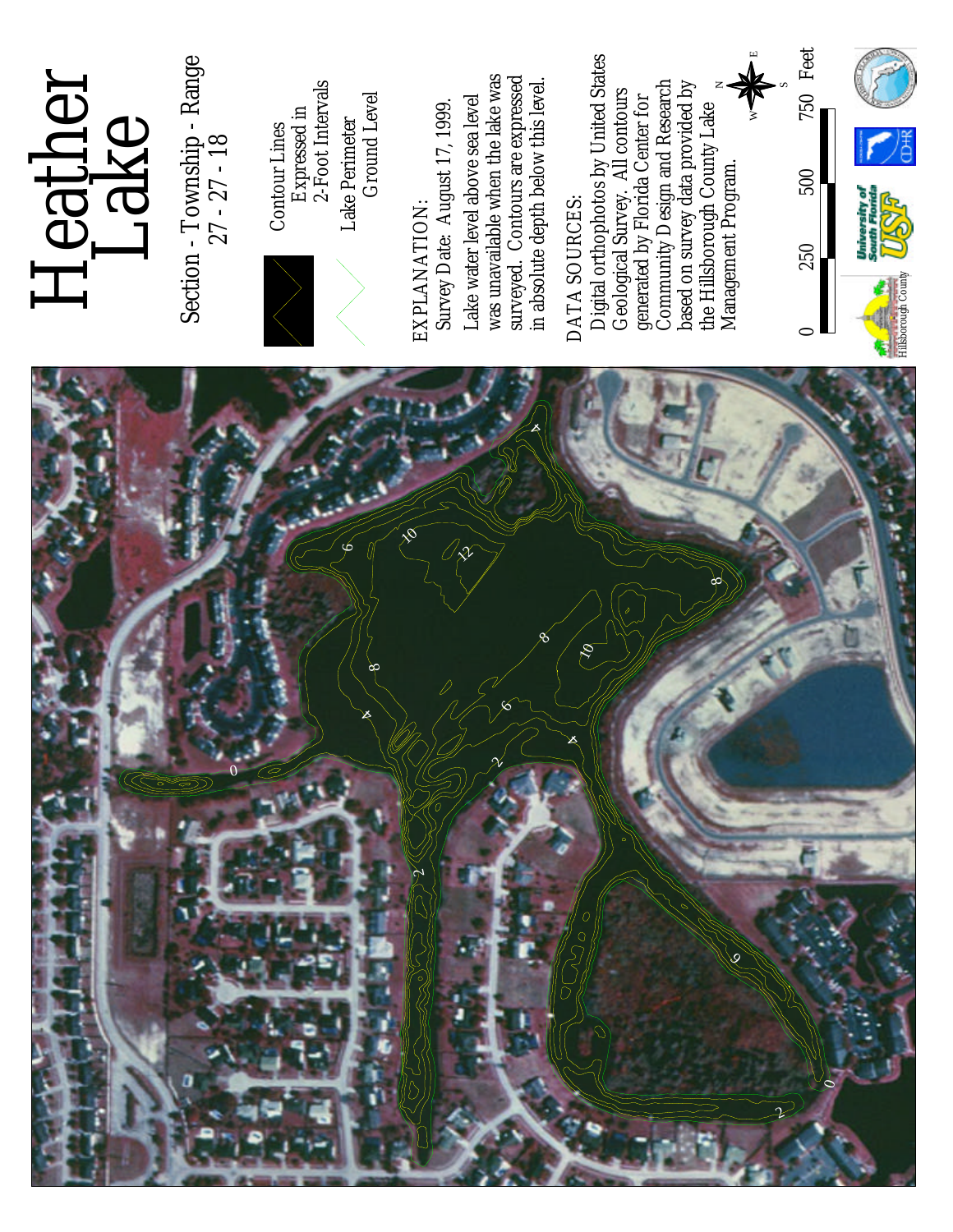

**LAKE ASSESSMENT DOCUMENT**

Heather Lake 8/17/99 Watershed: Rocky/ Brushy Creek

## **II. Ecological Data**

Aquatic Plant Survey

Approximately equispaced sites are haphazardly mapped around the lake and the aquatic plants at each site are surveyed. The total number of species from all sites is used to approximate the total diversity of aquatic plants and the percent of invasive-exotic plants on the lake and in the watershed (Table 2). Many of these plants are considered ecologically harmful, as they tend to out-compete native species. Such "nuisance" plants can also make boating and other recreational activities difficult or impossible. The common and scientific names of plant species found on your lake are listed in Table 3.

> Table 2. Comparison of species diversity between your lake and other assessed lakes located within your watershed.

|                        |     | Heather Lake Rocky/Brushy Creek<br>(Average) |
|------------------------|-----|----------------------------------------------|
| Number of Taxa:        | 35  | 35                                           |
| Percent Exotic Plants: | 20% | 18%                                          |

Table 3. Botanical and common names of the most commonly found plants on your lake. Percent frequency (of occurence), habit (location where found), status (native or exotic), and EPPC status are provided.

| Common Name                                | <b>Plant Species</b>        | Frequency | Habit     | <b>Status</b> | <b>EPPC</b> |
|--------------------------------------------|-----------------------------|-----------|-----------|---------------|-------------|
| Water Primroses, Primrosewillow            | Ludwigia spp.               | 89%       | Emergent  | Unknown       | <b>NL</b>   |
| <b>Climbing Hempvine</b>                   | Mikania scandens            | 78%       | Emergent  | Native        | NL          |
| Torpedo Grass                              | Panicum repens              | 78%       | Emergent  | Exotic        |             |
| <b>Alligator Weed</b>                      | Alternanthera philoxeroides | 67%       | Emergent  | Exotic        | Ш           |
| Manyflower Marshpennywort, Water Penny     | Hydrocotyl umbellata        | 56%       | Emergent  | Native        | NL          |
| Smartweed, Knotweed                        | Polygonum spp.              | 56%       | Emergent  | Native        | NL          |
| Sedge                                      | Cyperus spp.                | 44%       | Emergent  | Unknown       | <b>NL</b>   |
| Manatee Mudflower, Baby's Tears            | Micranthemum glomeratum     | 44%       | Submersed | Native        | <b>NL</b>   |
| Wax Myrtle                                 | Myrica cerifera             | 44%       | Emergent  | Native        | NL          |
| Willow                                     | Salix spp.                  | 44%       | Emergent  | Native        | <b>NL</b>   |
| Pigweed, Water Hemp                        | Amaranthus australis        | 33%       | Emergent  | Native        | <b>NL</b>   |
| Common Bacopa, Herb-Of-Grace               | Bacopa monnieri             | 33%       | Submersed | Native        | <b>NL</b>   |
| Common Buttonbush                          | Cephalanthus occidentalis   | 33%       | Emergent  | Native        | <b>NL</b>   |
| Baldwin's Spikerush, Roadgrass             | Eleocharis baldwinii        | 33%       | Submersed | Native        | NL          |
| Frog-fruit, Carpetweed, Turkey Tangle Fogf | Phyla nodiflora             | 33%       | Emergent  | Native        | <b>NL</b>   |
| Marsh Fleabane, Camphorweed                | Pluchea spp.                | 33%       | Emergent  | Native        | <b>NL</b>   |

Florida Center for Community Design + Research School of Architecture + Community Design University of South Florida 3702 Spectrum Blvd., Suite 180, Tampa, FL 33612 813.974.4042 fax 813.974.6023 http://www.fccdr.usf.edu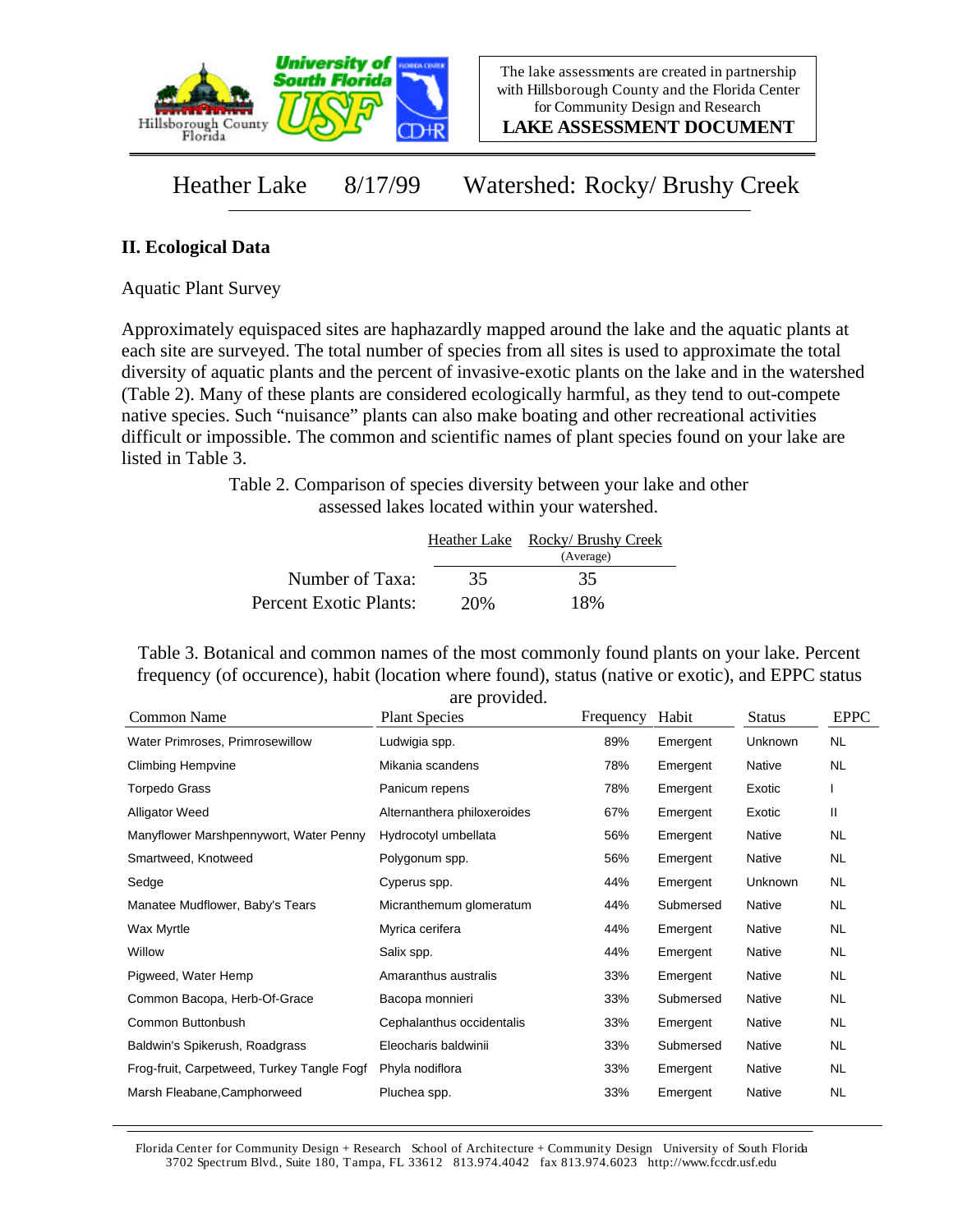Heather Lake 8/17/99 Watershed: Rocky/ Brushy Creek

| Popcorn Tree, Chinese Tallow Tree     | Sapium sebiferum         | 33% | Emergent | Exotic        |           |
|---------------------------------------|--------------------------|-----|----------|---------------|-----------|
| Cypress                               | Taxodium spp.            | 33% | Emergent | Native        | <b>NL</b> |
| Cattails                              | Typha spp.               | 33% | Emergent | <b>Native</b> | <b>NL</b> |
| Filamentous Algae, Algal Mats         | Algae, Filamentous       | 22% | Floating | Native        | <b>NL</b> |
| False Daisy, Yerba De Tajo            | Eclipta alba (prostrata) | 22% | Emergent | <b>Native</b> | <b>NL</b> |
| <b>Pickerel Weed</b>                  | Pontederia cordata       | 22% | Emergent | <b>Native</b> | <b>NL</b> |
| Laurel Oak; Diamond Oak               | Quercus laurifolia       | 22% | Emergent | <b>Native</b> | <b>NL</b> |
| Elderberry                            | Sambucus canadensis      | 22% | Emergent | <b>Native</b> | <b>NL</b> |
| Swamp Fern                            | Blechnum serrulatum      | 11% | Emergent | <b>Native</b> | <b>NL</b> |
| Wild Taro, Dasheen, Coco Yam          | Colocasia esculenta      | 11% | Emergent | Exotic        |           |
| Dayflower                             | Commelina diffusa        | 11% | Emergent | Exotic        | <b>NL</b> |
| Fragrant Flatsedge                    | Cyperus odoratus         | 11% | Emergent | <b>Native</b> | <b>NL</b> |
| Southern Wood Fern                    | Dryopteris Iudoviciana   | 11% | Emergent | Native        | <b>NL</b> |
| Fourpetal St. John's-Wort             | Hypericum tetrapetalum   | 11% | Emergent | Native        | <b>NL</b> |
| Rush                                  | Juncus spp.              | 11% | Emergent | Native        | <b>NL</b> |
| Creeping Primrosewillow, Red Ludwigia | Ludwigia repens          | 11% | Emergent | Native        | <b>NL</b> |
| Maidencane                            | Panicum hemitomon        | 11% | Emergent | Native        | <b>NL</b> |
| Elephantgrass, Napiergrass            | Pennisetum purpureum     | 11% | Emergent | Exotic        |           |
| Caesar's-weed                         | Urena lobata             | 11% | Emergent | Exotic        | Ш         |